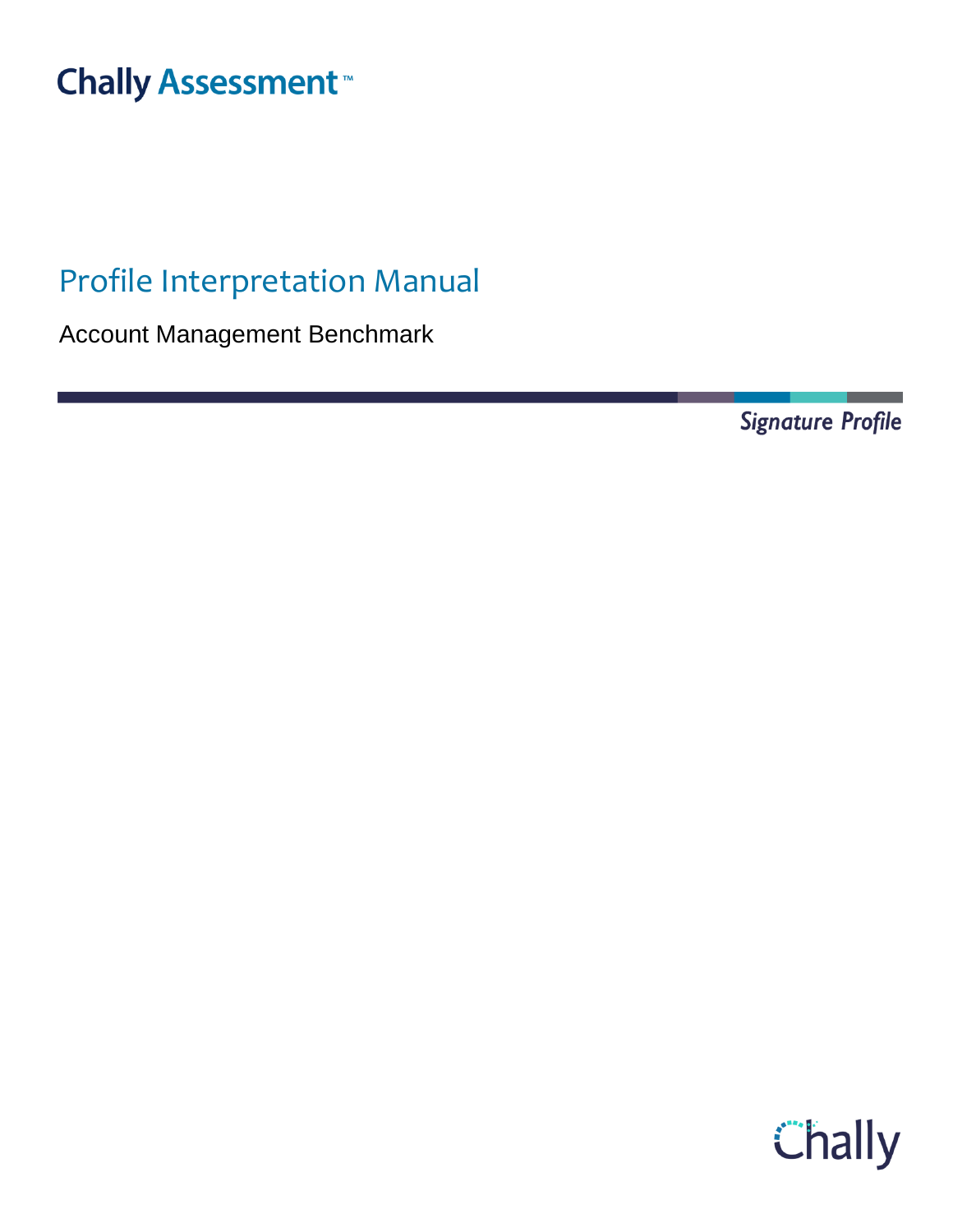### Benchmark Profile Description

The Account Management role grows sales to existing accounts by increasing sales to current buyers and/or expanding sales through new buyers within the account. Account Managers are tasked with building customer relationships, meeting or exceeding customer needs, and making it easy to do business with their company. Key activities include account planning and partnering with internal support networks to facilitate special requests, even in off hours.

#### Predictive Competencies

- Drives Toward Success by Systematically Managing Accounts
- Increases Sales to Existing Accounts as a Means of Sales Excellence
- Fosters Collaboration to Achieve Shared Goals
- Engages Others in Learning to Maximize Benefit from Purchase
- Solicits and Acts on Customer Feedback
- Ensures Coverage and Responds to Customers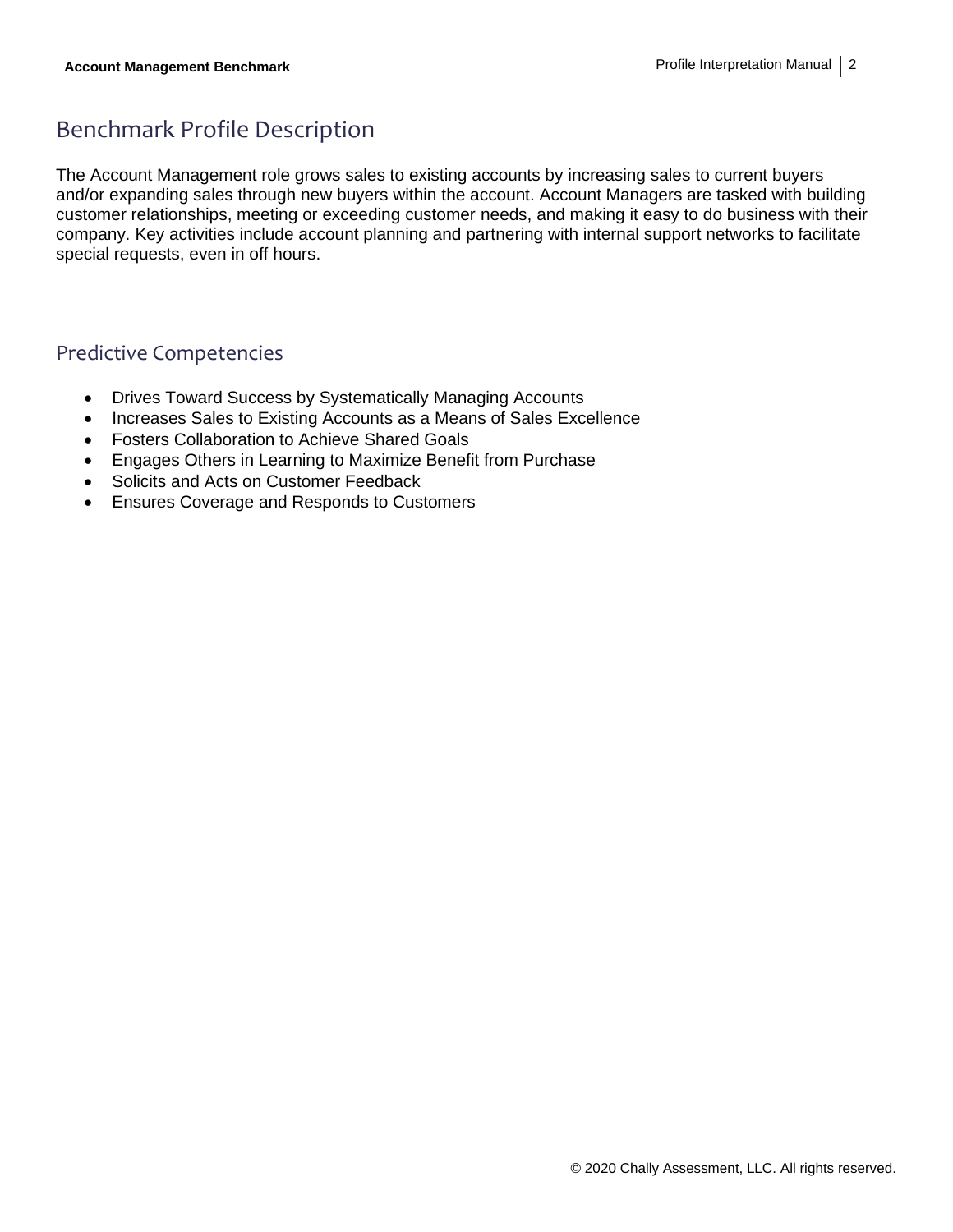### Predictive Competencies

#### Drives Toward Success by Systematically Managing Accounts

Consistently meets or exceeds sales targets through personally controlling the critical aspects of the sales processes; systematically works each account plan and anticipates problems in order to work around them; is driven to win customers' attention and treats their business as an honor, never letting them feel taken for granted

| <b>LOW SCORES</b>                                                                                                                     | <b>HIGH SCORES</b>                                                                                                                                                     |
|---------------------------------------------------------------------------------------------------------------------------------------|------------------------------------------------------------------------------------------------------------------------------------------------------------------------|
| May adopt a casual or relaxed approach that fails to<br>project personal commitment or dedication                                     | Meets or surpasses sales goals as a means to gain<br>more freedom and independence                                                                                     |
| Is comfortable with achieving average results, rising<br>above the bottom of the performance chart but not<br>striving to be the best | Maintains personal control over those aspects of the<br>sales and delivery process identified as top priorities<br>Sets high self-expectations and holds associates to |
| Adopts a more interdependent and team-oriented<br>approach to accomplishing goals                                                     | the same stringent standards of dedication<br>Expects to encounter barriers a fair percentage of the                                                                   |
| May depend too much on fate or 'being in the right<br>place at the right time' rather than plan and work to<br>make things happen     | time and prepares to deal with setbacks or delays in<br>order to ensure the success of plans<br>Concentrates full energy and attention on                              |
| Expects account management plan to proceed<br>without the need for careful monitoring and<br>contingencies                            | systematically accomplishing key tasks<br>Places customers on a pedestal and shows them how<br>valued they are                                                         |
| Can take customer relationships for granted and may<br>not work at continually demonstrating appreciation for<br>the business         |                                                                                                                                                                        |

- **EXEC** A drive for excellence through a more flamboyant or charismatic approach
- A comfort with achieving average results; it is not imperative to be the best, it is important not to be at the bottom of the performance charts
- **An expectation that things will go as planned without the need for careful monitoring and contingencies**
- A more interdependent and team-oriented approach to accomplishing goals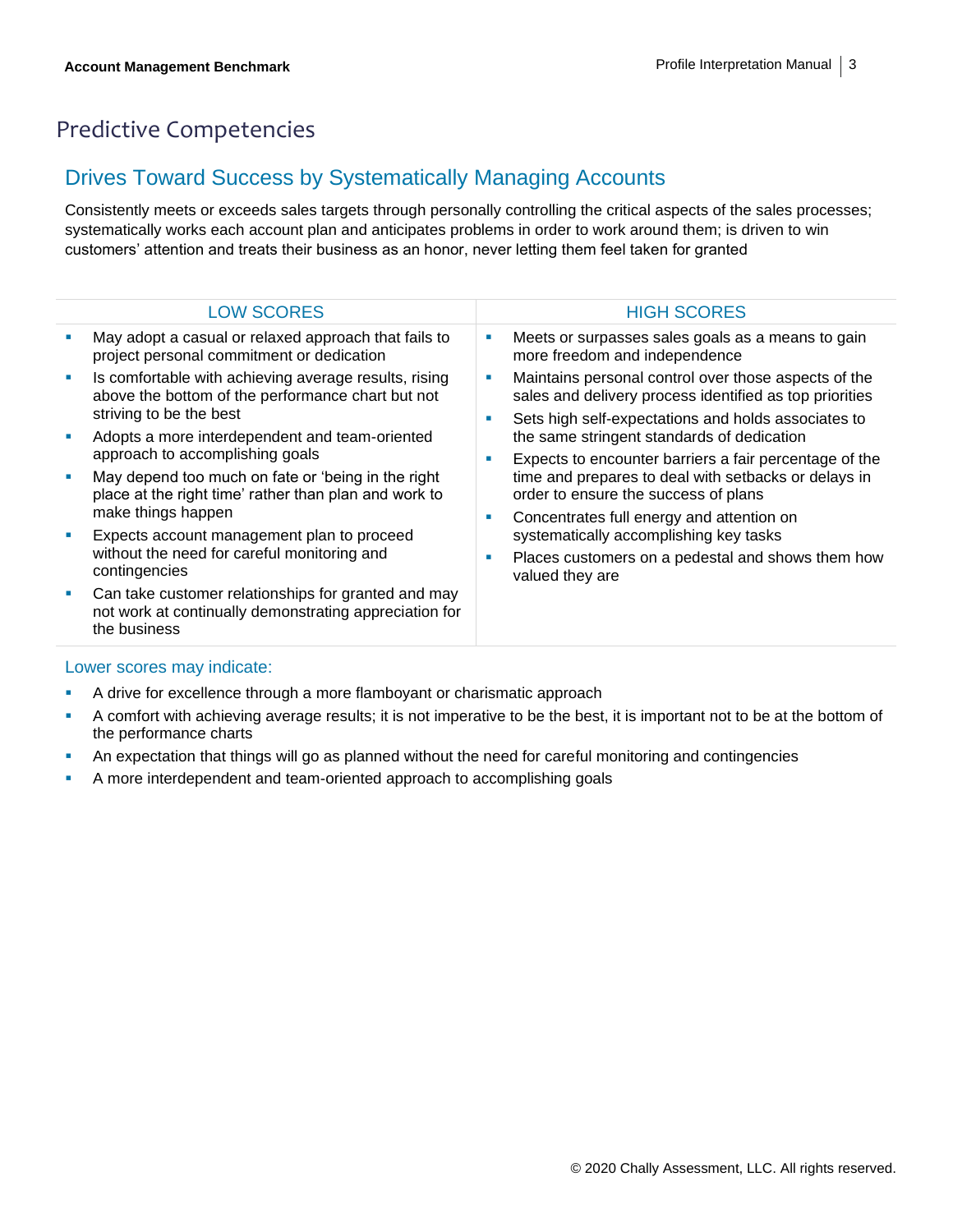#### Increases Sales to Existing Accounts as a Means of Sales Excellence

Motivated to advance in a sales career by increasing the product diversity offered to existing accounts; concentrates on finding avenues to generate increased sales from established accounts; works to increase revenue by identifying additional products to complement what is currently sold to the existing customer base

| <b>LOW SCORES</b>                                                                                                                             | <b>HIGH SCORES</b>                                                                                                          |
|-----------------------------------------------------------------------------------------------------------------------------------------------|-----------------------------------------------------------------------------------------------------------------------------|
| May be satisfied with moderate growth in sales<br>Diverts resources from sales effort to respond to<br>administrative tasks                   | Driven to generate growth through account<br>a.<br>penetration and referral and directs effort toward<br>building sales     |
| May offer what is familiar to existing customers rather<br>than build a repertoire of products or services that can<br>match additional needs | Unwilling to settle for maintaining the status quo in<br>generating revenue or increasing sales just<br>incrementally       |
|                                                                                                                                               | Prefers the efficiency of increasing sales with existing<br>ш<br>customers to spending the time cultivating new<br>accounts |
|                                                                                                                                               | Takes advantage of opportunities to penetrate<br>ш<br>existing accounts via new product applications                        |
|                                                                                                                                               | Builds business with existing accounts by utilizing<br>ш<br>creative means to answer their needs with the<br>products       |

- **EXECUTE:** A tendency to be comfortable with little or modest growth in sales
- A preference for a standard sales approach with little innovation and variation
- A strong value system that supports the belief that everyone needs the product and should respond to one's prepared sales proposition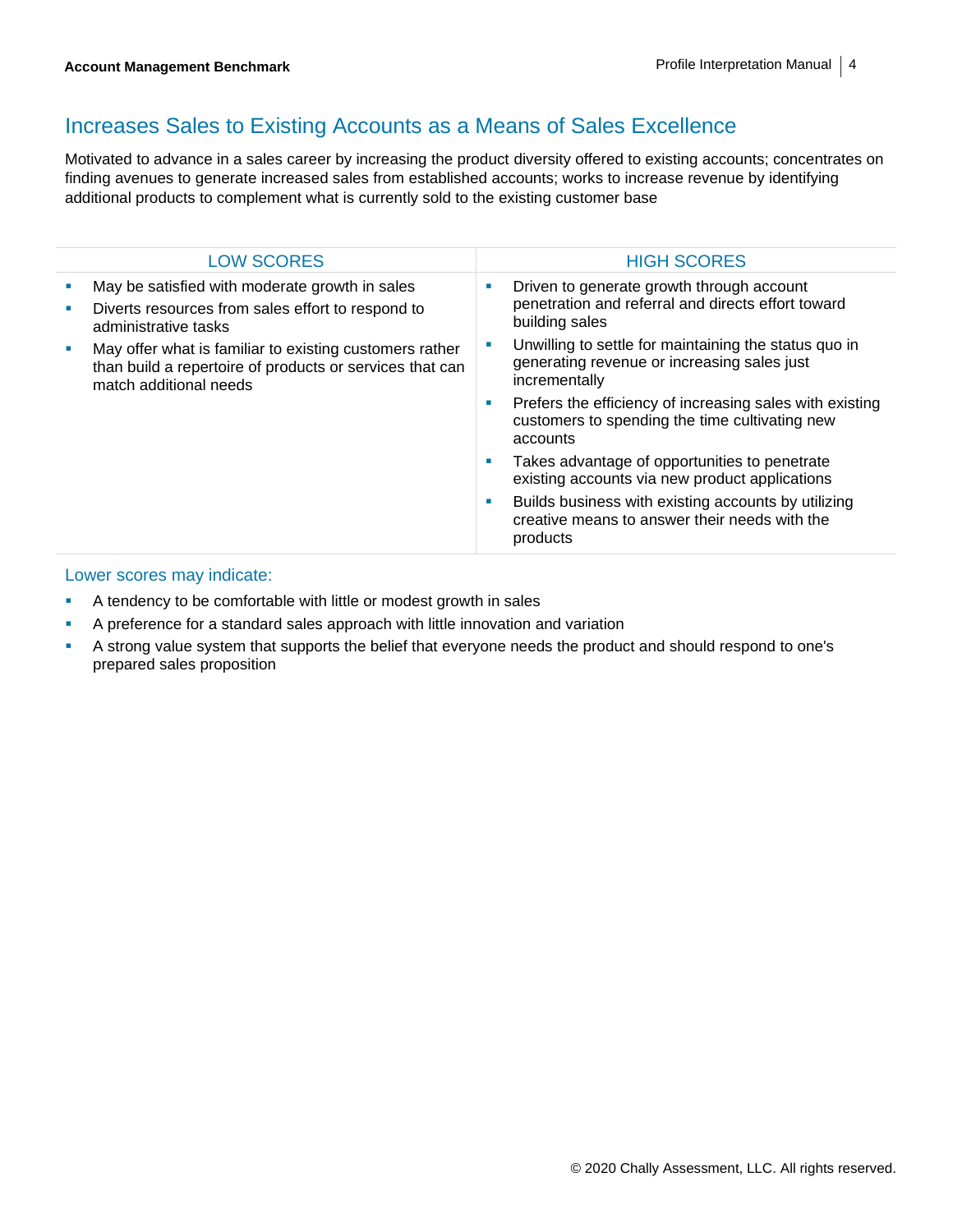### Fosters Collaboration to Achieve Shared Goals

Shows skill and ease at working in groups; works with others to achieve better results and forges close working relationships and alliances in order to get things done; is quick to cooperate versus expect others to bend to own wishes; supports joint ownership and shared recognition for results; recognizes the advantages of group participation in planning and problem solving

| <b>LOW SCORES</b>                                                                                         |    | <b>HIGH SCORES</b>                                                                                      |
|-----------------------------------------------------------------------------------------------------------|----|---------------------------------------------------------------------------------------------------------|
| Functions as more of an individualist than as a team<br>player                                            | ш  | Works collaboratively in a group effort to effectively<br>accomplish a goal or task                     |
| Finds it simpler or more convenient to focus<br>independently on own tasks or direction                   | ш  | Put team and management objectives ahead of their<br>own                                                |
| Prefers to exercise personal control over results and<br>outcomes                                         | ш  | Performs own role effectively on the team and helps<br>team members as needed                           |
| More likely to emerge as a leader than an equal<br>player                                                 | ш  | Forges working relationships and alliances with others<br>in order to get things done                   |
| Believes compromise for the sake of cooperation can<br>potentially threaten the quality of the end result | ш  | Willing to compromise and give others the benefit of<br>the doubt when there is a difference of opinion |
| Wants to be personally recognized for individual<br>contributions                                         | ш  | Proactively shares information, ideas, suggestions,<br>and support                                      |
|                                                                                                           | u, | Encourages joint ownership and shared recognition<br>for results                                        |

- **EXECT** A strong need for individual contribution or personal recognition
- **•** A preference for working alone and ensuring the results through personal control
- A desire to be more of a leader than one of the pack
- A belief that compromise may lengthen the time to reach the end result and/or threaten the quality of the desired outcome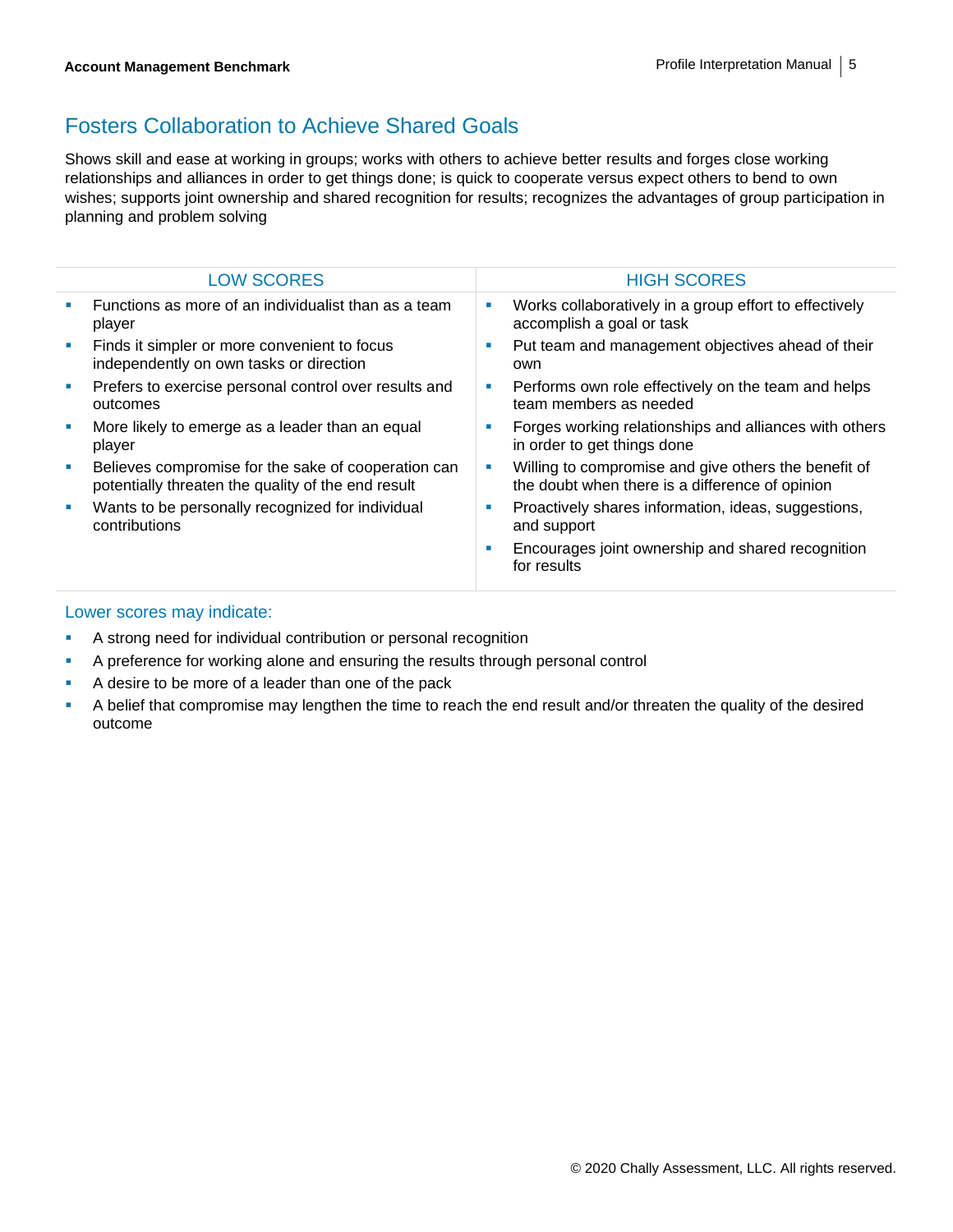### Engages Others in Learning to Maximize Benefit from Purchase

Helps the customer to gain maximum benefit from the product or service by committing to continuous education that provides information updates or product training; prepares more structured sessions to cover the most critical areas of learning; stays on top of information needed by customers in an effort to serve as a resource; takes responsibility for motivating customers to update their information; reinforces shared information through periodic repetition; routinely adjusts education process to address individual and group progress or understanding

| <b>LOW SCORES</b>                                                                                                                                                                                                      |   | <b>HIGH SCORES</b>                                                                                                                                                    |
|------------------------------------------------------------------------------------------------------------------------------------------------------------------------------------------------------------------------|---|-----------------------------------------------------------------------------------------------------------------------------------------------------------------------|
| Prefers one-on-one training or a more loosely<br>organized curriculum to the structured requirements of<br>a scheduled class session                                                                                   | ш | Prepares scheduled and consistent programs to train<br>or educate others<br>Establishes measurable criteria for assessing                                             |
| Expects the people being trained to be self-motivated<br>to learn and becomes impatient when required to<br>repeat or reinforce already covered information                                                            | ٠ | progress in the learning process<br>Demonstrates patience and a willingness to repeat or<br>reinforce ideas and information until the audience                        |
| Does not implement a tracking process for assessing<br>the effectiveness of teaching efforts or the progress of<br>trainees                                                                                            | × | understands<br>Focuses training sessions on those competencies that<br>will make a difference in the group's ultimate                                                 |
| Enjoys working on content delivery and may be more<br>concerned with the audience's assessment of own<br>public speaking skills than with the subject matter<br>Tries to make the training entertaining at the expense | п | effectiveness<br>Concentrates more on the results produced or change<br>accomplished through training than with how<br>attractive or entertaining the training can be |
| of providing only relevant information                                                                                                                                                                                 |   |                                                                                                                                                                       |
|                                                                                                                                                                                                                        |   |                                                                                                                                                                       |

- **•** A tendency to rush through the training without gauging how much is being absorbed or retained by the group
- **■** More of a preference for one-on-one coaching and/or more free form curriculum than formal class sessions
- A preference for a more off-the-cuff training style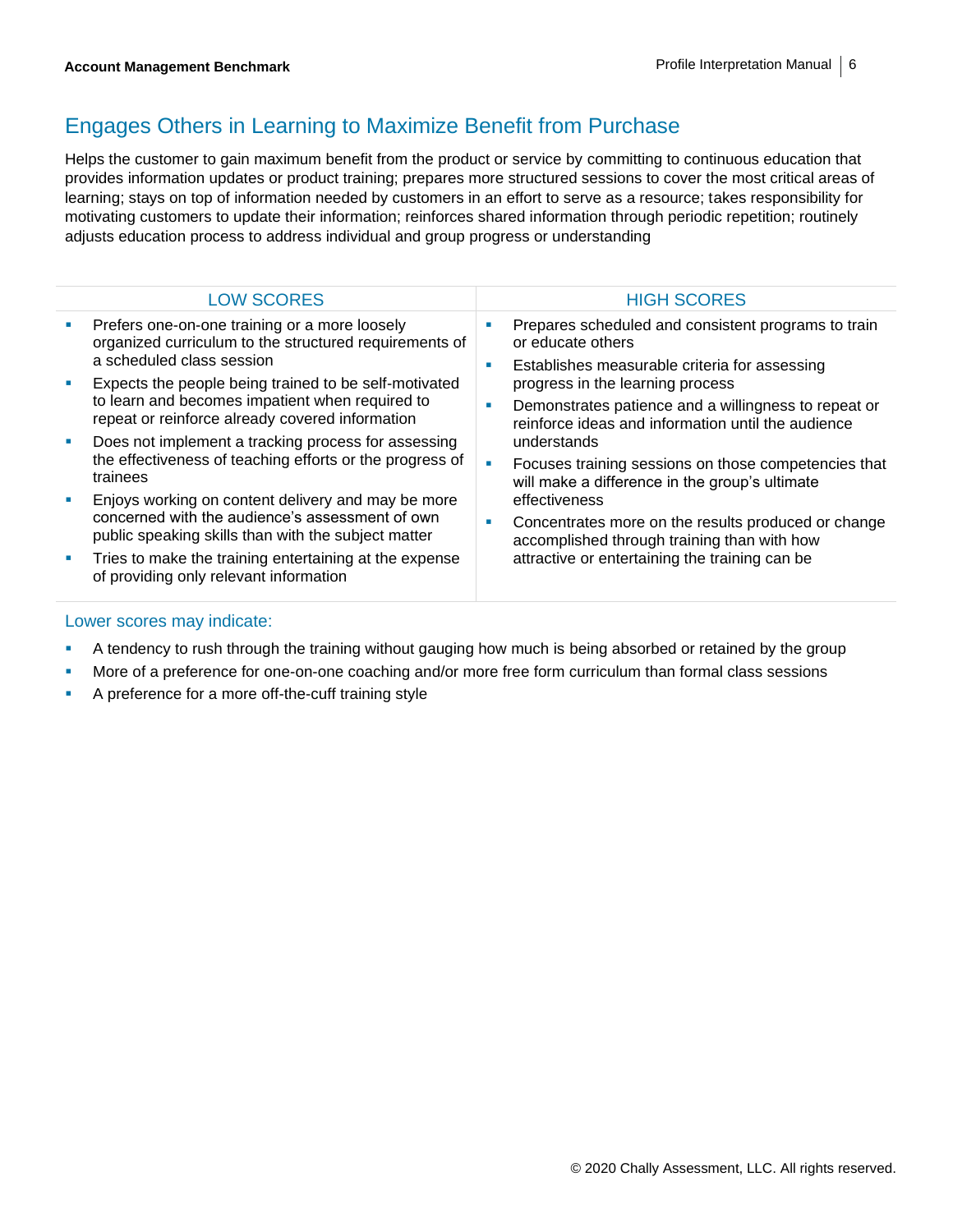### Solicits and Acts on Customer Feedback

Seeks customer feedback regularly to verify satisfaction and uncover minor issues which could escalate if left unattended; solicits suggestions for continuous improvement and demonstrates personal attention to the customer even when there is no problem; listens to feedback without judgment or defensiveness, remaining focused on results rather than personal feelings; stays logical and objective and refrains from expressing personal frustrations; ensures future business by anticipating and removing potential sources of dissatisfaction

|  | <b>LOW SCORES</b>                                                                                                                                                                                                                                    | <b>HIGH SCORES</b>                                                                                           |  |  |
|--|------------------------------------------------------------------------------------------------------------------------------------------------------------------------------------------------------------------------------------------------------|--------------------------------------------------------------------------------------------------------------|--|--|
|  | Assumes that a customer will speak up if there are<br>problems but is otherwise satisfied                                                                                                                                                            | Demonstrates continued personal attention to the<br>customer, calling regularly and soliciting suggestions   |  |  |
|  | Tends to 'let sleeping dogs lie' and is reticent to<br>search for problems that may be in the early stage of<br>development<br>Finds it difficult to keep emotions in check and remain<br>logical when presented with suggestions for<br>improvement | for improvement                                                                                              |  |  |
|  |                                                                                                                                                                                                                                                      | Disciplined and consistent in initiating contact with the<br>intent of monitoring satisfaction and detecting |  |  |
|  |                                                                                                                                                                                                                                                      | potential problems                                                                                           |  |  |
|  |                                                                                                                                                                                                                                                      | Welcomes opportunities to demonstrate a willingness<br>to make the customer's experience even better         |  |  |
|  | Takes customer feedback or criticism as a personal<br>jab and may inappropriately display a negative<br>response                                                                                                                                     | Aims emotional intensity at addressing a customer's<br>needs or concerns, not at the customer personally     |  |  |
|  |                                                                                                                                                                                                                                                      | Does not allow the mood or feeling about a customer<br>to alter the degree or quality of the follow-up       |  |  |
|  |                                                                                                                                                                                                                                                      | Maintains a business relationship versus a social<br>relationship in 90% of the contact                      |  |  |
|  |                                                                                                                                                                                                                                                      |                                                                                                              |  |  |

- **EXECUTE:** A tendency to assume that the customer is satisfied if there is no overt evidence to the contrary
- A reticence to ask the customer or a preference for letting the customer dictate the direction and flow of the interaction
- A tendency to try and anticipate needs and act without checking to be sure the customer's needs are really understood
- A difficulty keeping emotions in check and remaining logical when confronted with suggestions for improvement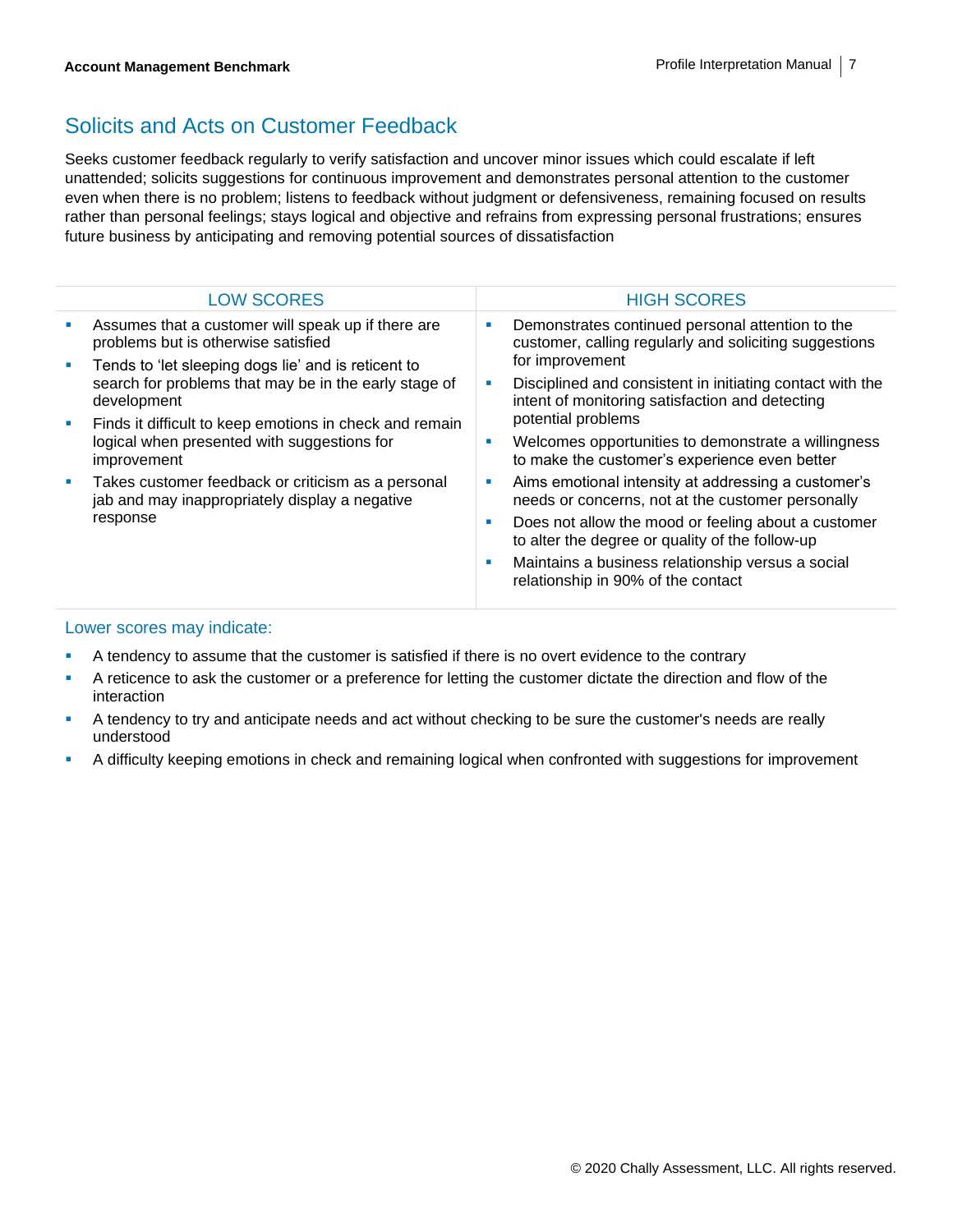### Ensures Coverage and Responds to Customers

Organizes time to cover ongoing priorities and will make arrangements to cover whenever absence is unavoidable; understands that rewards are commensurate with effort and invests the time to get the job done; uses time efficiently during regularly scheduled hours so that extra hours are not inevitable, but is responsive to additional requirements or demands when necessary

| <b>LOW SCORES</b>                                                                                                                                 |    | <b>HIGH SCORES</b>                                                                                                            |
|---------------------------------------------------------------------------------------------------------------------------------------------------|----|-------------------------------------------------------------------------------------------------------------------------------|
| Believes personal time is off-limits and may resist<br>interrupting leisure activities to deal with work                                          | ш  | Available after hours to respond to the needs of both<br>internal and external customers                                      |
| demands                                                                                                                                           |    | Organized and efficient in how time is spent during                                                                           |
| Loses control of their action list and can become<br>overwhelmed by ongoing priorities                                                            |    | the day so that the need to work unscheduled hours is<br>the exception rather than the rule                                   |
| May not feel a need to put forth more effort, but will<br>accept delays instead                                                                   | ٠  | Resists the distraction of nonwork-related issues that<br>can interfere with the coverage of ongoing priorities               |
| Allows outside distractions, commitments or time<br>demands to consistently take priority and prevent an<br>efficient use of time and resources   | M. | Accepts that a strong sense of duty to those who are<br>counting on them cannot always be met during<br>regular working hours |
| Fails to put into place systems or resources to cover<br>account needs if they are unprepared or unavailable,<br>creating delays in response time |    | Prepares a back-up system to cover unpredictable or<br>unpreventable overloads in any absence                                 |

- **•** A higher need for short-term, personal gratification from one's activities or the tendency to use one's mood to determine the amount of time to devote to a specific outcome
- A tendency to place a higher value on non-work endeavors
- **•** A preference for personally handling customer interactions even if that forces delays in response time